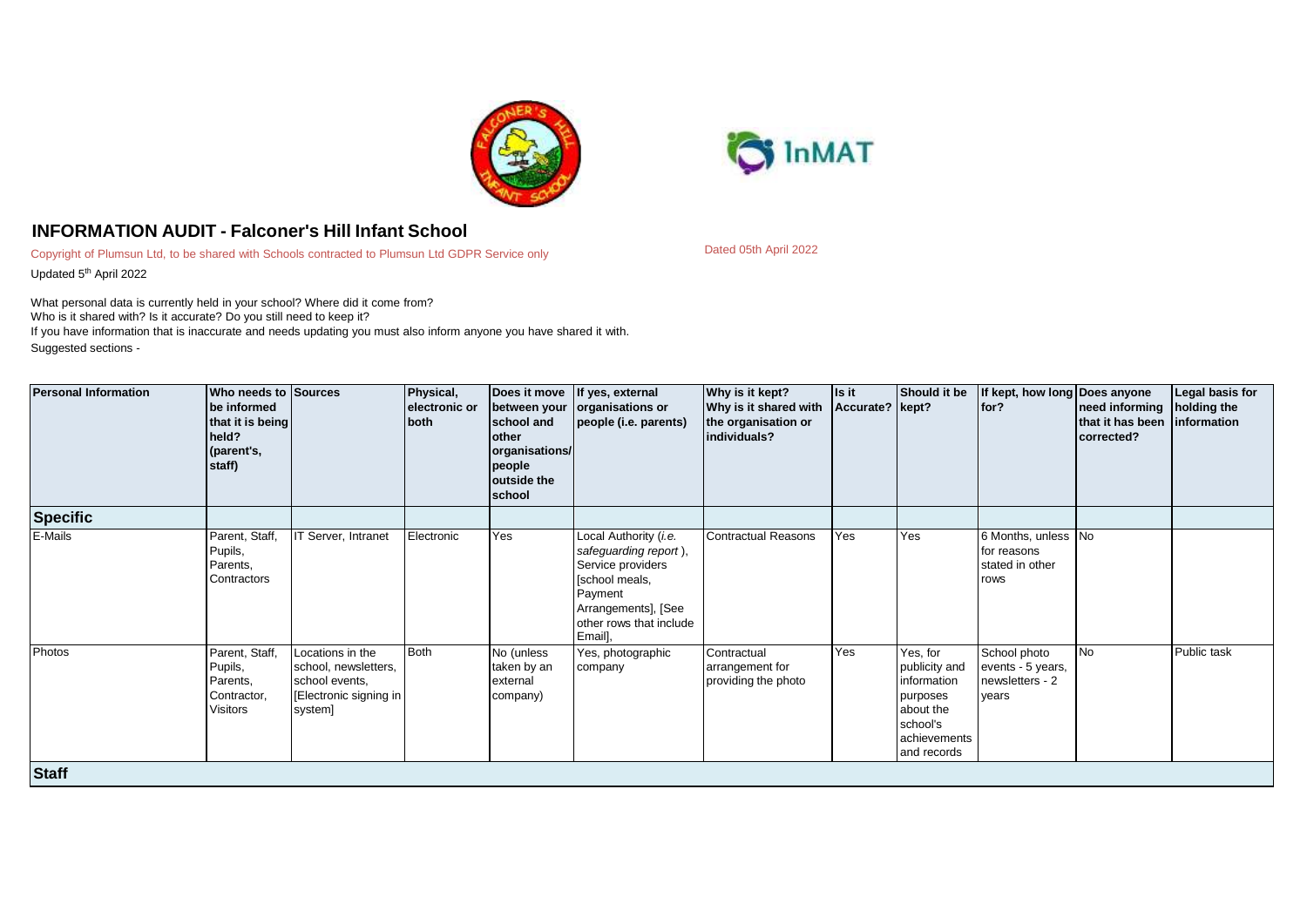| Name                           | Employee             | Arbor, Staff File,<br>Email, School<br>Website, Course<br>Certificates,<br>Registers, 'Signing<br>In System',<br>Newsletters,<br><b>Business Continuity</b><br>Plan, Accident<br>Returns, [See single<br>central record] | Both             | Yes       | Public (i.e. if included<br>on the website), HR<br>Provider (name the<br>provider), Occupational<br>Health (name provider),<br>Contractors (i.e.<br>Plumsun, training<br>providers), Local<br>Authority (i.e.<br>safeguarding report),<br>Email | Contractual reasons               | Yes        | Yes        | Ongoing                                                                               | No (unless<br>changes of<br>name) | Public task                |
|--------------------------------|----------------------|--------------------------------------------------------------------------------------------------------------------------------------------------------------------------------------------------------------------------|------------------|-----------|-------------------------------------------------------------------------------------------------------------------------------------------------------------------------------------------------------------------------------------------------|-----------------------------------|------------|------------|---------------------------------------------------------------------------------------|-----------------------------------|----------------------------|
| Contracts                      | Employee             | Arbor, Staff File                                                                                                                                                                                                        |                  |           |                                                                                                                                                                                                                                                 |                                   |            |            |                                                                                       |                                   |                            |
| Gender                         | Employee             | Arbor, Staff File,<br>Email, School<br>Website, Course<br>Certificates,<br>Registers, 'Signing<br>In System',<br>Newsletters,<br><b>Business Continuity</b><br>Plan, Accident<br>Returns, [See single<br>sentral record] | Both             | Yes       | Public (i.e. if included<br>on the website), HR<br>Provider (name the<br>provider), Occupational<br>Health (name provider),<br>Contractors (i.e.<br>Plumsun, training<br>providers), Local<br>Authority (i.e.<br>safeguarding report),<br>Email | Contractual reasons               | Yes        | Yes        | Ongoing                                                                               | No (unless<br>changes of title)   | Public task                |
| D.O.B                          | Employee             | Arbor, Staff File,<br>Email                                                                                                                                                                                              | <b>Both</b>      | Yes       | Occupational Health,<br><b>HR Serices</b>                                                                                                                                                                                                       | <b>Contractual Reasons</b>        | Yes        | Yes        | Ongoing                                                                               | <b>No</b>                         | Public task                |
| National Insurance             | Employee             | Arbor, Staff File                                                                                                                                                                                                        | <b>Both</b>      | Yes       | <b>HR Payroll</b>                                                                                                                                                                                                                               | <b>Contractual Reasons</b>        | Yes        | Yes        | Ongoing                                                                               | <b>No</b>                         | Public task                |
| Job application                | Employee             | Staff File, on-line<br>received from<br>potential employee                                                                                                                                                               | <b>Both</b>      | Yes       | <b>HR Services</b>                                                                                                                                                                                                                              | <b>Contractual Reasons</b>        | Yes        | Yes        | 6 months                                                                              | <b>No</b>                         | Public task                |
| References                     | Employee             | Staff File                                                                                                                                                                                                               | No               | No.       | N/A                                                                                                                                                                                                                                             | N/A                               | Yes        | Yes        | 6 months (unless No<br>the member of<br>staff is in<br>agreement to<br>keep it longer |                                   | Public task                |
| Pension Info                   | Employee             | Arbor, Staff File                                                                                                                                                                                                        | <b>Both</b>      | Yes       | <b>HR Payroll</b>                                                                                                                                                                                                                               | <b>Contractual Reasons</b>        | Yes        | Yes        | Ongoing                                                                               | No                                | Public task                |
| <b>Bank account</b>            | Employee             | Arbor, Staff File                                                                                                                                                                                                        | <b>Both</b>      | Yes       | <b>HR Payroll</b>                                                                                                                                                                                                                               | <b>Contractual Reasons</b>        | Yes        | Yes        | Ongoing (for pay) No                                                                  |                                   | Public task                |
| Next of Kin                    | Employee             | Arbor, Staff File                                                                                                                                                                                                        | <b>Both</b>      | No        | N/A                                                                                                                                                                                                                                             | N/A                               | Yes        | Yes        | Ongoing (for                                                                          | g                                 | Public task                |
| Appraisal                      | Employee             | Staff File<br><b>Staff File</b>                                                                                                                                                                                          | Physical         | Yes<br>No | <b>HR Services</b>                                                                                                                                                                                                                              | Advice on Employment              | Yes        | Yes        | Two years (for                                                                        | No                                | Public task                |
| Car registration<br>Phone no.s | Employee<br>Employee | Arbor, Staff File,<br>Email                                                                                                                                                                                              | Physical<br>Both | Yes       | N/A<br><b>HR Services</b>                                                                                                                                                                                                                       | N/A<br><b>Contractual Reasons</b> | Yes<br>Yes | Yes<br>Yes | Whilst valid<br>Ongoing                                                               | No                                | Public task<br>Public task |
| Email address                  | Employee             | Arbor, Staff File, IT                                                                                                                                                                                                    | <b>Both</b>      | Yes       | <b>IT Company</b>                                                                                                                                                                                                                               | <b>Contractual Reasons</b>        | Yes        | Yes        | Ongoing                                                                               | Мo                                | Public task                |
| Salary                         | Employee             | Arbor, Staff File                                                                                                                                                                                                        | <b>Both</b>      | Yes       | <b>HR Payroll</b>                                                                                                                                                                                                                               | <b>Contractual Reasons</b>        | Yes        | Yes        | Ongoing (for pay) No                                                                  |                                   | Public task                |
| Sick absence / other absence   | Employee             | Staff File [also see                                                                                                                                                                                                     | Physical         | Yes       | <b>HR Services and</b>                                                                                                                                                                                                                          | Advice on Employment              | Yes        | Yes        | Two years (for                                                                        | No                                | Public task                |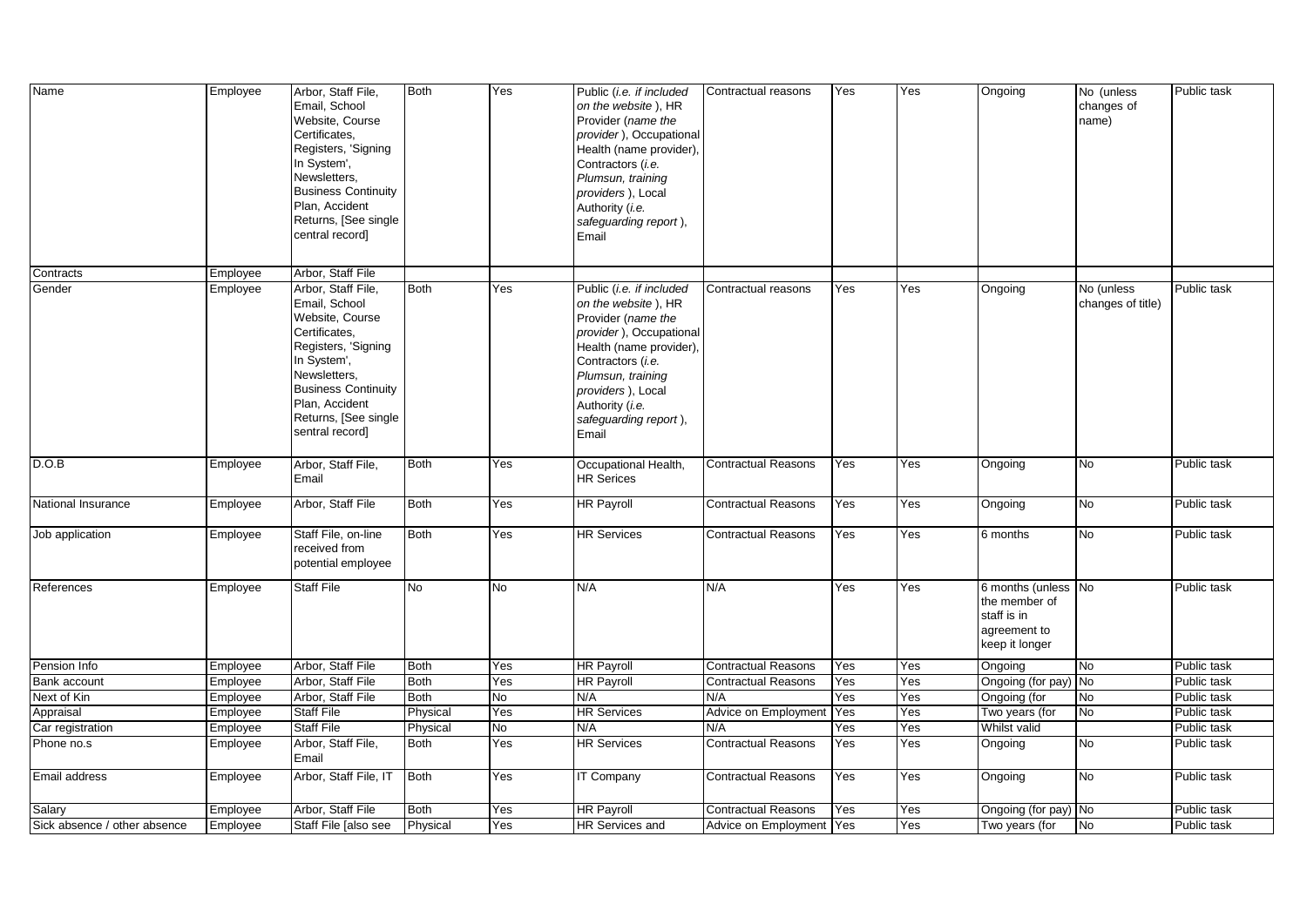| <b>DBS</b>                                               | Employee             | Staff File, [See<br>single central<br>record]                                                   | <b>Both</b> | Yes                                               | DBS Website for<br><b>Update Service</b>             | Check DBS for New<br>Employee                                                                                | Yes        | Yes                                                                                                          | 6 Months, the<br>DBS number is<br>kept ongoing                | N/A            | Public task |
|----------------------------------------------------------|----------------------|-------------------------------------------------------------------------------------------------|-------------|---------------------------------------------------|------------------------------------------------------|--------------------------------------------------------------------------------------------------------------|------------|--------------------------------------------------------------------------------------------------------------|---------------------------------------------------------------|----------------|-------------|
| On-site and off-site visits - risk<br>assessments (Name) | Employee             | Paper (taken on and Both<br>off site) and<br>Electronic<br>documents                            |             | Yes                                               | Plumsun Ltd, Education<br>Centre and other<br>Venues | To run school visits and Yes<br>for activities (on-site<br>and off site)                                     |            | Yes                                                                                                          | Ongoing                                                       | Plumsun        | Public task |
| Passport / ID info.                                      | Employee             | Staff File, [See<br>single central<br>record]                                                   | Physical    | No                                                | N/A                                                  | N/A                                                                                                          | Yes        | Yes                                                                                                          | 6 months                                                      | No             | Public task |
| Single Central record                                    | Employee             | Single Central<br>Record [information<br>collected is included<br>on this form]                 | <b>Both</b> | No                                                | No                                                   | Shared with Ofsted for<br>inspection purposes                                                                | Yes        | Yes                                                                                                          | Ongoing                                                       | Yes            | Public task |
| Training record                                          | Employee             | Staff File, Staff<br>Room walls and<br>other locations in<br>schools needed<br>forand emergency | Both        | No                                                | N/A                                                  | Shared with Ofsted for<br>inspection purposes,<br>business continuity<br>plan and for medical<br>emergencies | Yes        | Yes                                                                                                          | Ongoing, untill<br>the training is no<br>longer valid         | Yes            | Public task |
| Copy of qualifications                                   | Employee             | Staff File, [See<br>single central<br>record]                                                   | Physical    | No                                                | N/A                                                  | N/A                                                                                                          | Yes        | Yes                                                                                                          | 6 months                                                      | No             | Public task |
| Photos for ID                                            | Employee             | <b>Staff File</b>                                                                               | Both        | No (unless<br>taken by an<br>external<br>company) | Yes, photographic<br>company                         | Contractual<br>arrangement for<br>providing the photo                                                        | Yes        | Yes                                                                                                          | Ongoing (i.e.<br>used on staff<br>badges)                     | No             | Public task |
| <b>General Photos</b>                                    | Employee             | Locations in the<br>school, newsletters,<br>school events                                       | <b>Both</b> | No (unless<br>taken by an<br>external<br>company) | Yes, photographic<br>company                         | Contractual<br>arrangement for<br>providing the photo                                                        | Yes        | Yes, for<br>publicity and<br>information<br>purposes<br>about the<br>school's<br>achievements<br>and records | School photo<br>events - 5 years,<br>newsletters - 2<br>vears | N <sub>o</sub> | Public task |
| Medical                                                  | Employee             | <b>Staff File</b>                                                                               | <b>Both</b> | Yes                                               | <b>HR Services and</b>                               | Advice on employment   Yes                                                                                   |            | Yes                                                                                                          | Two years (for                                                | No             | Public task |
| Sickness / absence                                       | Employee             | <b>Staff File</b>                                                                               | <b>Both</b> | Yes                                               | <b>HR Services and</b>                               | Advice on employment                                                                                         | Yes        | Yes                                                                                                          | Two years (for                                                | No             | Public task |
| Disciplinary                                             | Employee             | <b>Staff File</b>                                                                               | <b>Both</b> | Yes                                               | <b>HR Services and</b>                               | Advice on employment                                                                                         | Yes        | Yes                                                                                                          | Two years (for                                                | No             | Public task |
| First aid record                                         | Employee             | Staff File, Staff<br>Arbor, Staff File                                                          | <b>Both</b> | No                                                | N/A                                                  | Shared with Ofsted for                                                                                       | Yes        | Yes                                                                                                          | Ongoing, untill                                               | Yes            | Public task |
| <b>Emergency Contact</b><br>Interview notes              | Employee             | <b>Staff File</b>                                                                               | Both        | No                                                | N/A<br><b>HR Services</b>                            | N/A<br><b>Contractual Reasons</b>                                                                            | Yes<br>Yes | Yes<br>Yes                                                                                                   | Ongoing (for                                                  | No<br>No       | Public task |
| <b>Biometric</b>                                         | Employee<br>Employee |                                                                                                 | Physical    | Yes                                               |                                                      |                                                                                                              |            |                                                                                                              | 6 months                                                      |                | Public task |
| Marriage Certs, Change of Deed Employee                  |                      | Staff File, [See<br>single central<br>record]                                                   | Physical    | No                                                | N/A                                                  | N/A                                                                                                          | Yes        | No - used to<br>check legally<br>correct<br>change of<br>status/name                                         | ess than 6<br>months                                          | <b>No</b>      | Public task |
| <b>Disabilities</b>                                      | Employee             | <b>Staff File</b>                                                                               | <b>Both</b> | Yes                                               | <b>HR Services and</b>                               | <b>Contractual Reasons</b>                                                                                   | Yes        | Yes                                                                                                          | 6 months or if an No                                          |                | Public task |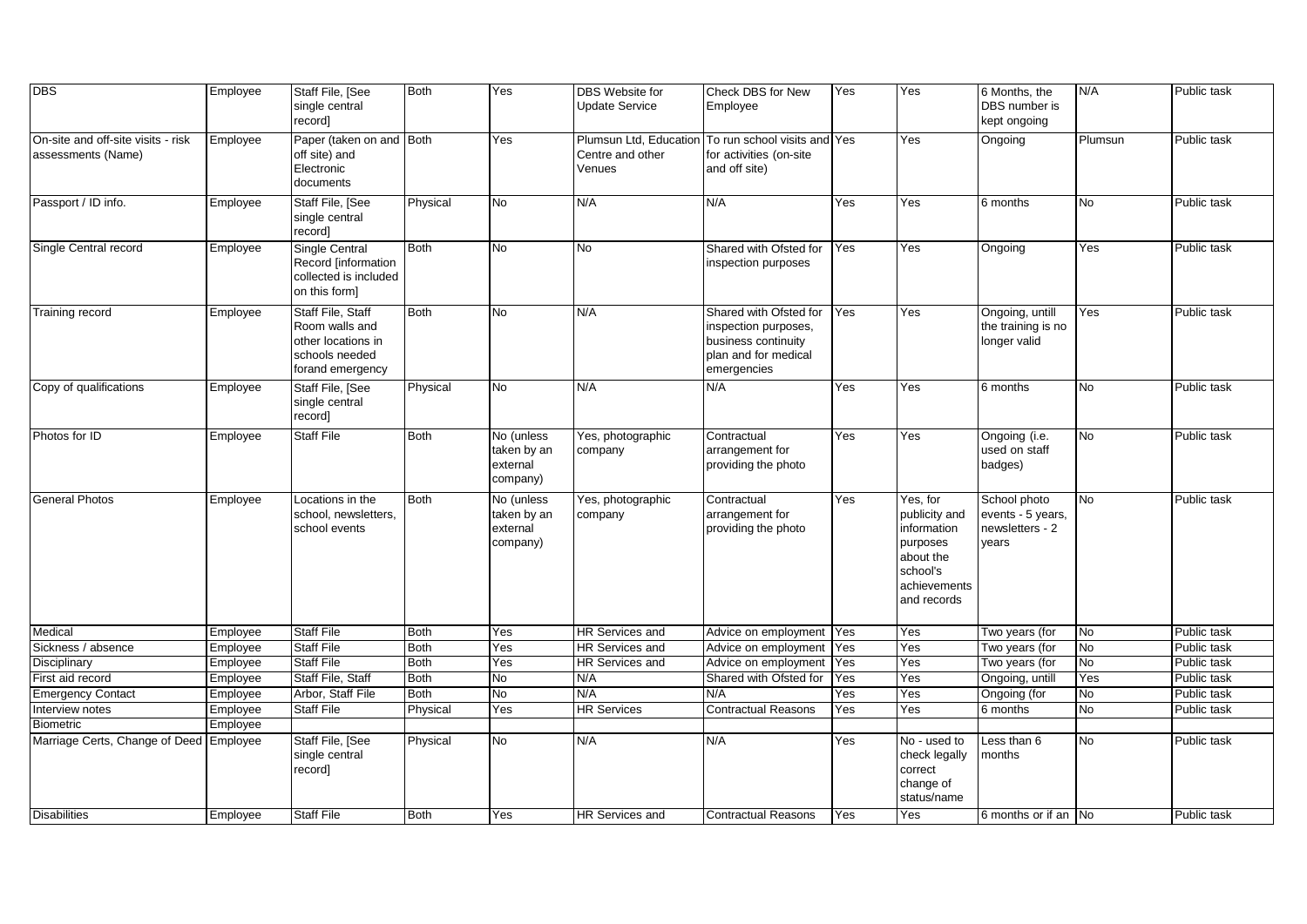| Sexual Preference               | Employee            | Anonomously                                                                                                                                                                                   | Physical    | Yes                                               | <b>HR Services</b>                                                                                                                                                       | <b>Contractual Reasons</b>                            | Yes | Yes                                                                                                                                  | 6 months                                                                 | No                                | Public task |
|---------------------------------|---------------------|-----------------------------------------------------------------------------------------------------------------------------------------------------------------------------------------------|-------------|---------------------------------------------------|--------------------------------------------------------------------------------------------------------------------------------------------------------------------------|-------------------------------------------------------|-----|--------------------------------------------------------------------------------------------------------------------------------------|--------------------------------------------------------------------------|-----------------------------------|-------------|
| Previous work Experience        | Employee            | <b>Staff File</b>                                                                                                                                                                             | Physical    | No                                                | N/A                                                                                                                                                                      | N/A                                                   | Yes | Yes                                                                                                                                  | 6 months (unless                                                         | No                                | Public task |
| Teacher status checK            | Employee            | Staff File, [See<br>single central<br>record]                                                                                                                                                 | Yes         | Yes                                               | <b>DBS</b> Website for<br><b>Update Service</b>                                                                                                                          | Check DBS for New<br>Employee                         | Yes | Yes                                                                                                                                  | 6 Months, the<br>DBS number is<br>kept ongoing                           | N/A                               | Public task |
| Section 128 check               | Employee            | Staff File, [See<br>single central<br>record]                                                                                                                                                 | <b>Both</b> | Yes                                               |                                                                                                                                                                          |                                                       | Yes | Yes                                                                                                                                  | 6 Months, the<br>record that the<br>check was<br>undertaken is<br>stored | N/A                               | Public task |
| Disqualification by Association | Employee            | Staff File, [See<br>single central<br>record]                                                                                                                                                 | <b>Both</b> | Yes                                               | <b>DBS</b> Website for<br><b>Update Service</b>                                                                                                                          | Check DBS for New<br>Employee                         | Yes | Yes                                                                                                                                  | 6 Months, the<br>record that the<br>check was<br>undertaken is<br>stored | N/A                               | Public task |
| <b>Pupils</b>                   |                     |                                                                                                                                                                                               |             |                                                   |                                                                                                                                                                          |                                                       |     |                                                                                                                                      |                                                                          |                                   |             |
| Name                            | Parent and<br>pupil | Arbor, Pupil File,<br>Email, School<br>Website, Pupil<br>Progress, Registers,<br>'Signing In System',<br>Newsletters,<br>Accident Returns,<br>absense recording<br>line [deleted each<br>day] | <b>Both</b> | Yes                                               | Public (i.e. if included<br>on the website),<br>Contractors (i.e.<br>Plumsun, educational<br>visit sign off), Local<br>Authority (i.e.<br>safeguarding report),<br>Email | Contractual reasons                                   | Yes | Yes                                                                                                                                  | Ongoing                                                                  | No (unless<br>changes of<br>name) | Public task |
| Photos                          | Parent and<br>pupil | Locations in the<br>school (medical and<br>publicity purposes),<br>newsletters, school<br>events                                                                                              | <b>Both</b> | No (unless<br>taken by an<br>external<br>company) | Yes, photographic<br>company                                                                                                                                             | Contractual<br>arrangement for<br>providing the photo | Yes | Yes, for<br>medical<br>resasons,<br>publicity and<br>information<br>purposes<br>about the<br>school's<br>achievements<br>and records | School photo<br>events - 5 years,<br>newsletters - 2<br>vears            | <b>No</b>                         | Public task |
| Gender                          | Parent              | Arbor, Pupil File,<br>Email, School<br>Website, Pupil<br>Progress, Registers,<br>'Signing In System',<br>Newsletters,<br><b>Accident Returns</b>                                              | <b>Both</b> | Yes                                               | Public (i.e. if included<br>on the website).<br>Contractors (i.e.<br>Plumsun, educational<br>visit sign off), Local<br>Authority (i.e.<br>safeguarding report),<br>Email | Contractual reasons                                   | Yes | Yes                                                                                                                                  | Ongoing                                                                  | No (unless<br>changes of<br>name) | Public task |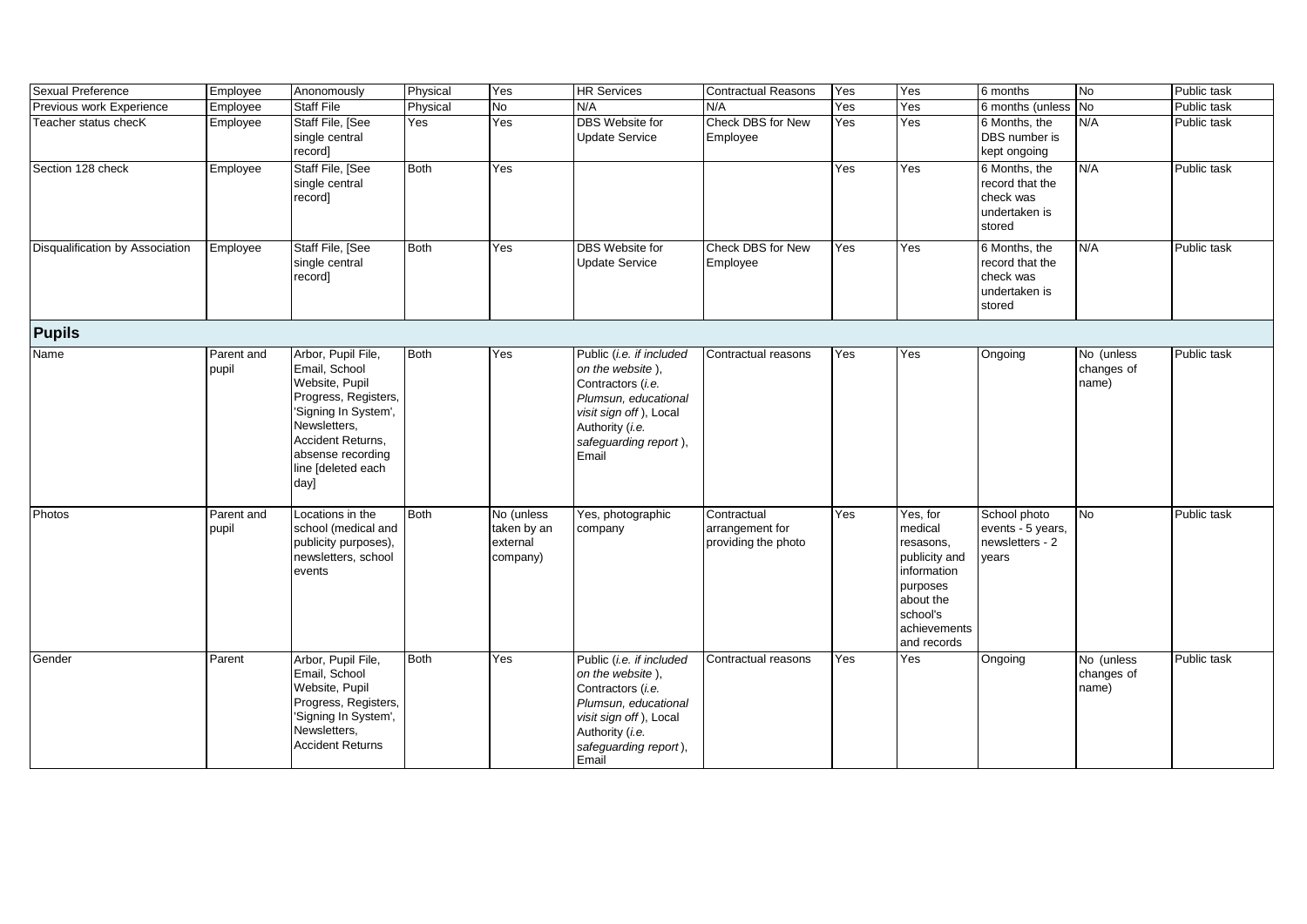| Parents names | Parent | Arbor, Pupil File,<br>Email, Accident<br>Returns,<br>safeguarding<br>reports, contractual<br>document (such as<br>permission slips),<br>absense recording<br>line [deleted each<br>day]                                                                            | <b>Both</b> | Yes | Local Authority (i.e.<br>safeguarding report),<br>Email                                                      | Contractual reasons | Yes | Yes | Ongoing, whilst<br>the pupil is<br>attending school,<br>and for 6 months<br>following<br>attendence | No (unless<br>changes of<br>name) | Public task |
|---------------|--------|--------------------------------------------------------------------------------------------------------------------------------------------------------------------------------------------------------------------------------------------------------------------|-------------|-----|--------------------------------------------------------------------------------------------------------------|---------------------|-----|-----|-----------------------------------------------------------------------------------------------------|-----------------------------------|-------------|
| Address       | Parent | Arbor, Pupil File,<br>Email, Accident<br>Returns,<br>safeguarding<br>reports, contractual<br>document (such as<br>permission slips),<br>absense recording<br>line [deleted each<br>day]                                                                            | <b>Both</b> | Yes | Local Authority, NHS,<br>Email                                                                               | Contractual reasons | Yes | Yes | Ongoing, whilst<br>the pupil is<br>attending school,<br>and for 6 months<br>following<br>attendence | No (unless<br>changes of<br>name) | Public task |
| <b>SEN</b>    | Parent | Arbor, Pupil File,<br>Email, Accident<br>Returns,<br>safeguarding<br>reports, contractual<br>document (such as<br>permission slips),<br>absense recording<br>line [deleted each<br>day]                                                                            | Both        | Yes | Local Authority (i.e.<br>safeguarding report),<br>Email, Change of<br>School                                 | Contractual reasons | Yes | Yes | Ongoing, whilst<br>the pupil is<br>attending school,<br>and for 6 months<br>following<br>attendence | No (unless<br>changes of<br>name) | Public task |
| Medical       | Parent | Arbor, Pupil File,<br>Staff Room/ Medical<br>Room (in order to<br>respond to<br>emergencies),<br>Email, Accident<br>Returns,<br>safeguarding<br>reports, contractual<br>document (such as<br>permission slips),<br>absense recording<br>line [deleted each<br>day] | <b>Both</b> | Yes | Local Authority (i.e.<br>safeguarding report),<br>Email, Plumsun<br>(emergency response<br>on school visits) | Contractual reasons | Yes | Yes | Ongoing, whilst<br>the pupil is<br>attending school,<br>and for 6 months<br>following<br>attendence | No (unless<br>changes of<br>name) | Public task |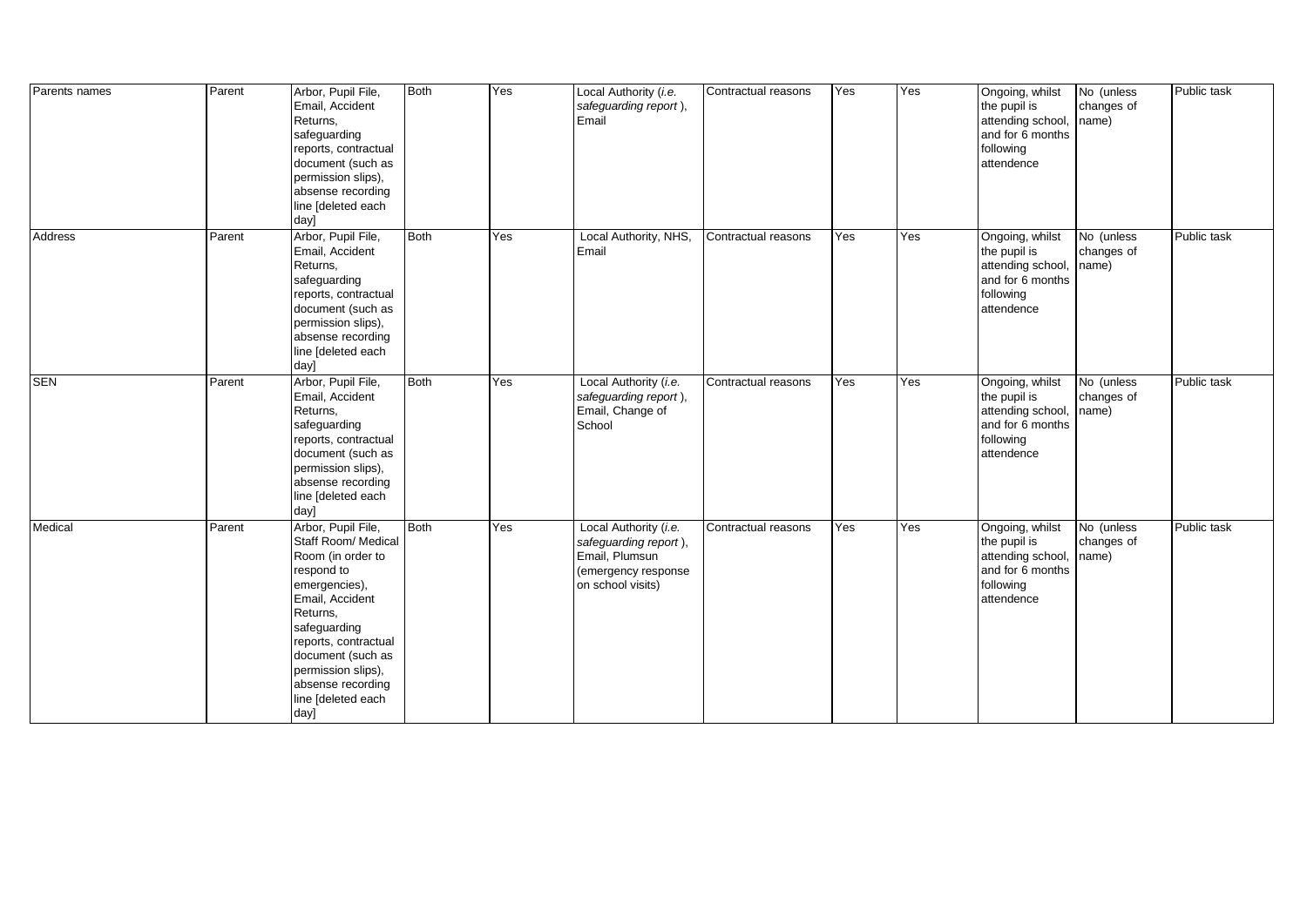| Allergies                                 | Parent | Arbor, Pupil File,<br>Staff Room/ Medical<br>Room (in order to<br>respond to<br>emergencies),<br>Email, Accident<br>Returns,<br>safeguarding<br>reports, contractual<br>document (such as<br>permission slips),<br>absense recording<br>line [deleted each<br>day] | Both | Yes | Local Authority (i.e.<br>safeguarding report),<br>Email, Plumsun<br>(emergency response<br>on school visits) | To respond to pupils<br>needs                                                                        | Yes | Yes | Ongoing, whilst<br>the pupil is<br>attending school, name)<br>and for 6 months<br>following<br>attendence | No (unless<br>changes of        | Public task |
|-------------------------------------------|--------|--------------------------------------------------------------------------------------------------------------------------------------------------------------------------------------------------------------------------------------------------------------------|------|-----|--------------------------------------------------------------------------------------------------------------|------------------------------------------------------------------------------------------------------|-----|-----|-----------------------------------------------------------------------------------------------------------|---------------------------------|-------------|
| <b>Ethnicity and Religion</b>             | Parent | Arbor, Pupil File                                                                                                                                                                                                                                                  | Both | Yes | Local Authority,<br>Plumsun (emergency<br>response on school<br>visits)                                      | To respond to pupils<br>needs                                                                        | Yes | Yes | Ongoing, whilst<br>the pupil is<br>attending school                                                       | Yes, parents if<br>needs change | Public task |
| Behaviour Records and Risk<br>Assessments | Parent | Arbor, Progress<br>Reports                                                                                                                                                                                                                                         | Both | Yes | Local Authority, Ofsted,<br>parents, Plumsun<br>(electronic school visit<br>form)                            | Safeguarding,<br>contractual<br>arrangements - pupil<br>attendence at school                         | Yes | Yes | Ongoing, whilst<br>the pupil is<br>attending school                                                       | Yes                             | Public task |
| Teacher reports                           | Parent | Arbor, Progress<br>Reports                                                                                                                                                                                                                                         | Both | Yes | Local Authority, Ofsted,<br>parents                                                                          | Contractual<br>arrangements - pupil<br>attendence at school                                          | Yes | Yes | Ongoing, whilst<br>the pupil is<br>attending school                                                       | Yes                             | Public task |
| Academic achievement                      | Parent | Arbor, Progress<br>Reports                                                                                                                                                                                                                                         | Both | Yes | Local Authority, Ofsted,<br>parents                                                                          | Contractual<br>arrangements - pupil<br>attendence at school,<br>parents                              | Yes | Yes | Ongoing, whilst<br>the pupil is<br>attending school                                                       | Yes                             | Public task |
| Siblings                                  | Parent | Arbor                                                                                                                                                                                                                                                              | Both | Yes | Local Authority, Ofsted                                                                                      | Safeguarding,<br>safeguarding audits,<br>contractual<br>arrangements - pupil<br>attendence at school | Yes | Yes | Ongoing, whilst<br>the pupil is<br>attending school                                                       | Yes                             | Public task |
| Family info                               | Parent | Arbor                                                                                                                                                                                                                                                              | Both | Yes | Local Authority, Ofsted,<br>parents                                                                          | Safeguarding,<br>safeguarding audits,<br>contractual<br>arrangements - pupil<br>attendence at school | Yes | Yes | Ongoing, whilst<br>the pupil is<br>attending school                                                       | Yes                             | Public task |
| <b>SATS</b> results                       | Parent | Arbor, Progress<br>Reports, School<br>Intranet                                                                                                                                                                                                                     | Both | Yes | Local Authority, Ofsted,<br>parents                                                                          | Contractual<br>arrangements                                                                          | Yes | Yes | Ongoing, whilst<br>the pupil is<br>attending school                                                       | Yes                             | Public task |
| Assessments                               | Parent | Arbor, Progress<br>Reports, School<br>Intranet                                                                                                                                                                                                                     | Both | Yes | Local Authority, Ofsted,<br>parents                                                                          | Contractual<br>arrangements                                                                          | Yes | Yes | Ongoing, whilst<br>the pupil is<br>attending school                                                       | Yes                             | Public task |
| Tracking data                             | Parent | Arbor, Progress<br>Reports, School<br>Intranet                                                                                                                                                                                                                     | Both | Yes | Local Authority, Ofsted, Contractual<br>parents                                                              | arrangements                                                                                         | Yes | Yes | Ongoing, whilst<br>the pupil is<br>attending school                                                       | Yes                             | Public task |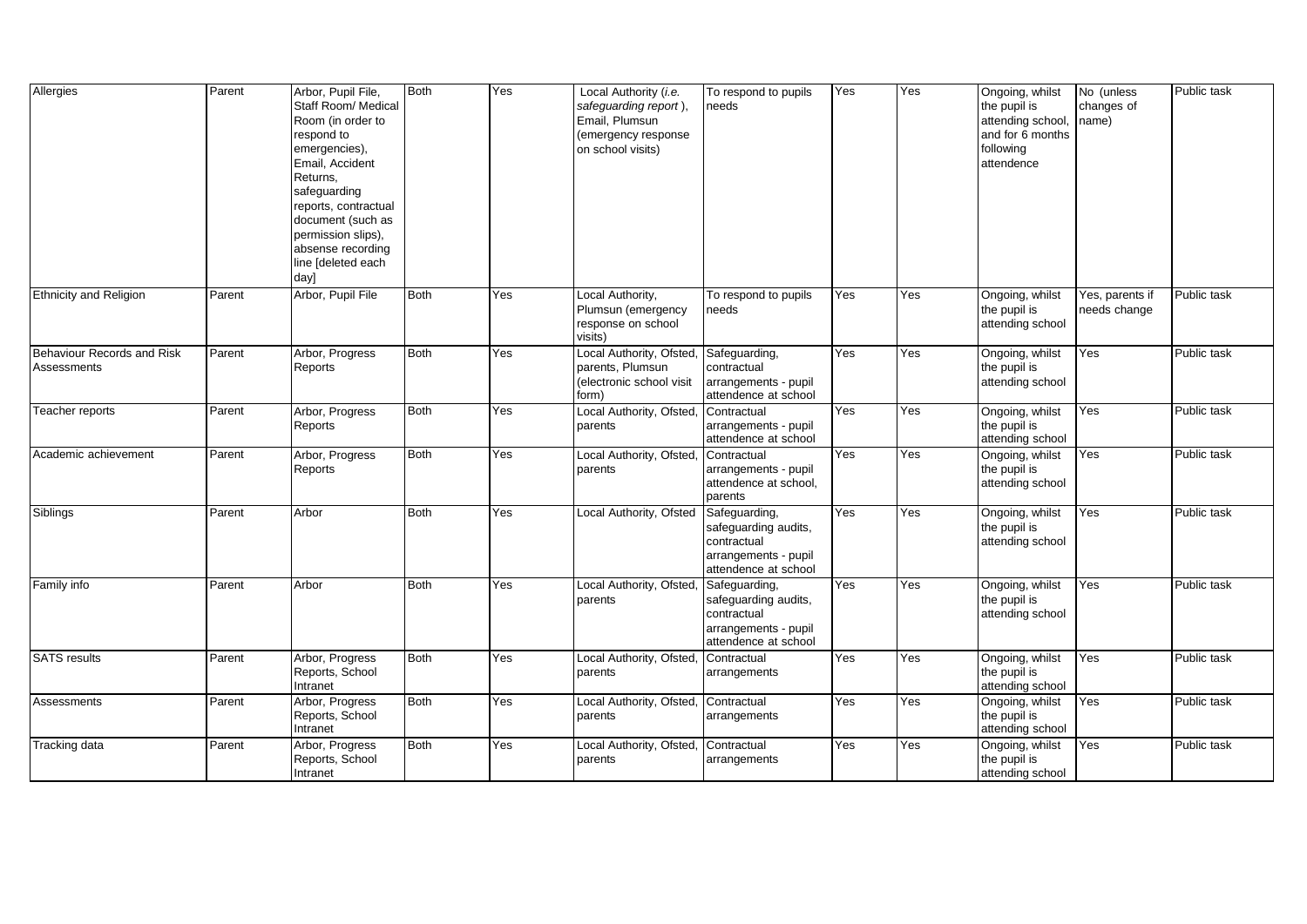| First aid record          | Parent | Arbor, Paper located Both<br>in Staff Room,<br>Office, Medical<br>Room |             | Yes | Local Authority, Ofsted, Contractual<br>parents                              | arrangements                                                  | Yes | Yes            | Ongoing, whilst<br>the pupil is<br>attending school                                                 | Yes                             | Public task |
|---------------------------|--------|------------------------------------------------------------------------|-------------|-----|------------------------------------------------------------------------------|---------------------------------------------------------------|-----|----------------|-----------------------------------------------------------------------------------------------------|---------------------------------|-------------|
| Exam certificates         | Parent | Arbor, Progress<br>Reports, IT Server,<br>School Intranet              | Both        | Yes | Local Authority, Ofsted,<br>parents                                          | Contractual<br>arrangements                                   | Yes | Yes            | Ongoing, whilst<br>the pupil is<br>attending school,<br>and for 6 months<br>following<br>attendence | Yes                             | Public task |
| LAC / Court Orders        | Parent | Arbor, Staff Office,<br>IT Server, Intranet                            | <b>Both</b> | Yes | Local Authority, Ofsted,<br>parents                                          | Contractual<br>arrangements                                   | Yes | Yes            | Ongoing, whilst<br>the pupil is<br>attending school                                                 | Yes                             | Public task |
| <b>Free School meals</b>  | Parent | Arbor, Staff Office,<br>IT Server, Intranet                            | <b>Both</b> | Yes | Catering Provider,<br>Ofsted, parents                                        | Contractual<br>arrangements                                   | Yes | Yes            | Ongoing, whilst<br>the pupil is<br>attending school                                                 | Yes                             | Public task |
| <b>Emergency Contacts</b> | Parent | Arbor, Staff Office,<br>IT Server, Intranet                            | <b>Both</b> | Yes | N/A                                                                          | N/A                                                           | Yes | Yes            | Ongoing, whilst<br>the pupil is<br>attending school                                                 | Yes                             | Public task |
| Email                     | Parent | Arbor, Pupil File, IT<br>Server, Intranet                              | <b>Both</b> | Yes | <b>IT Company</b>                                                            | <b>Contractual Reasons</b>                                    | Yes | Yes            | Ongoing                                                                                             | No                              | Public task |
| Physical Intervention     | Parent | Arbor, Paper located Both<br>in Staff Room,<br>Office, Medical<br>Room |             | Yes | Local Authority, Ofsted,<br>parents                                          | Contractual<br>arrangements                                   | Yes | Yes            | Ongoing, whilst<br>the pupil is<br>attending school                                                 | Yes                             | Public task |
| Doctors details           | Parent | Arbor, Paper located Both<br>in Staff Room,<br>Office, Medical<br>Room |             | Yes | Local Authority, Ofsted,<br>parents,                                         | Contractual<br>arrangements                                   | Yes | Yes            | Ongoing, whilst<br>the pupil is<br>attending school                                                 | Yes                             | Public task |
| First language            | Parent | Arbor, Pupil File                                                      | <b>Both</b> | Yes | <b>Local Authority</b>                                                       | To respond to pupils<br>needs                                 | Yes | Yes            | Ongoing, whilst<br>the pupil is<br>attending school                                                 | Yes, parents if<br>needs change | Public task |
| <b>Birth Certificates</b> | Parent | Paper                                                                  | Physical    | No  | N/A                                                                          | Check for school visits<br>abroad, examination<br>board check | Yes | No.            | Only during a<br>visit                                                                              | No                              |             |
| Passport details          | Parent | Paper (taken on and Both<br>off site) and<br>Electronic<br>documents   |             | Yes | Plumsun Ltd, Education<br>Centre and other<br>Venues                         | Check for school visits<br>abroad, examination<br>board check | Yes | <b>No</b>      | Only during a<br>visit                                                                              | No                              |             |
| European Health card      | Parent | Paper (taken on and Both<br>off site) and<br>Electronic<br>documents   |             | Yes | Plumsun Ltd, Education Check for school visits<br>Centre and other<br>Venues | abroad                                                        | Yes | $\overline{N}$ | Only during a<br>visit                                                                              | $\overline{R}$                  |             |
| Parental                  |        |                                                                        |             |     |                                                                              |                                                               |     |                |                                                                                                     |                                 |             |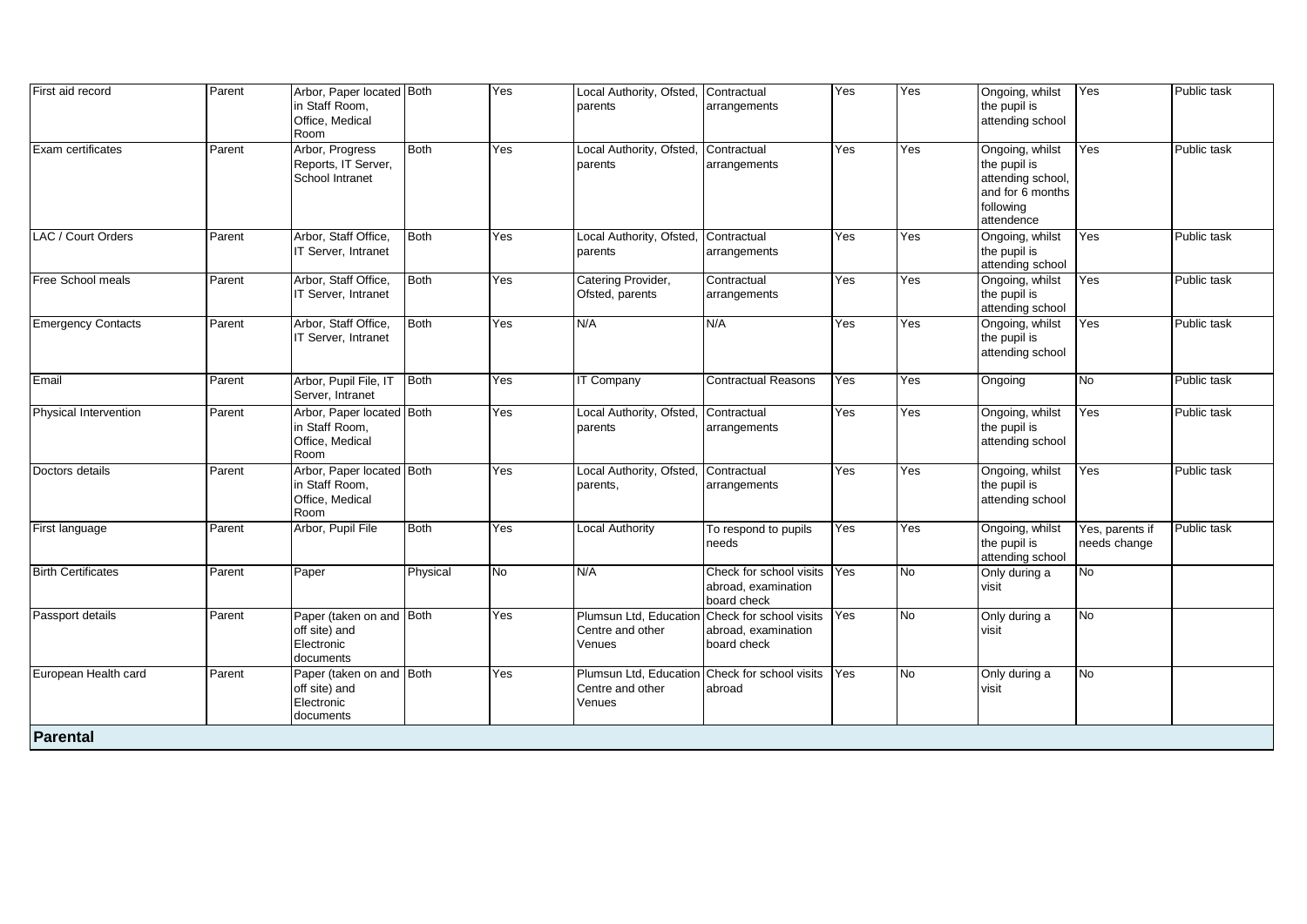| Name                  | Parent | Arbor, Pupil File,<br>Email, Accident<br>Returns,<br>safeguarding<br>reports, contractual<br>document (such as<br>permission slips),<br>absense recording<br>line [deleted each<br>day] | <b>Both</b> | Yes | Local Authority (i.e.<br>safeguarding report),<br>Email                                                                   | Contractual reasons | Yes | Yes | Ongoing, whilst<br>the pupil is<br>attending school<br>and for 6 months<br>following<br>attendence  | $\overline{\mathsf{No}}$ (unless<br>changes of<br>name) | Public task |
|-----------------------|--------|-----------------------------------------------------------------------------------------------------------------------------------------------------------------------------------------|-------------|-----|---------------------------------------------------------------------------------------------------------------------------|---------------------|-----|-----|-----------------------------------------------------------------------------------------------------|---------------------------------------------------------|-------------|
| Address               | Parent | Arbor, Pupil File,<br>Email, Accident<br>Returns,<br>safeguarding<br>reports, contractual<br>document (such as<br>permission slips),<br>absense recording<br>line [deleted each<br>day] | <b>Both</b> | Yes | Local Authority (i.e.<br>safeguarding report),<br>Email                                                                   | Contractual reasons | Yes | Yes | Ongoing, whilst<br>the pupil is<br>attending school,<br>and for 6 months<br>following<br>attendence | <b>No</b>                                               | Public task |
| Gender                | Parent | Arbor, Pupil File,<br>Email, safeguarding<br>reports,                                                                                                                                   | Both        | Yes | Local Authority (i.e.<br>safeguarding report),<br>Email                                                                   | Contractual reasons | Yes | Yes | Ongoing, whilst<br>the pupil is<br>attending school,<br>and for 6 months<br>following<br>attendence | No                                                      | Public task |
| Phone No.             | Parent | Arbor, Pupil File,<br>Email                                                                                                                                                             | <b>Both</b> | Yes | Local Authority (i.e.<br>safeguarding report),<br>Service providers<br>[school meals,<br>Payment<br>Arrangements]Email,   | Contractual reasons | Yes | Yes | Ongoing, whilst<br>the pupil is<br>attending school,<br>and for 6 months<br>following<br>attendence | N <sub>o</sub>                                          | Public task |
| <b>Call History</b>   | Parent | Absense recording<br>line [deleted each<br>day]                                                                                                                                         | <b>Both</b> | Yes | <b>No</b>                                                                                                                 | N/A                 | Yes | Yes | One day                                                                                             | $\overline{N}$                                          | Public task |
| Letters               | Parent | Arbor, Pupil File,<br>Email                                                                                                                                                             | <b>Both</b> | Yes | Local Authority (i.e.<br>safeguarding report),<br>Service providers<br>[school meals,<br>Payment<br>Arrangements], Email, | Contractual reasons | Yes | Yes | Ongoing, whilst<br>the pupil is<br>attending school,<br>and for 6 months<br>following<br>attendence | <b>No</b>                                               | Public task |
| Matrital status       | Parent | Arbor, Pupil File,<br>Email, safeguarding<br>reports                                                                                                                                    | <b>Both</b> | Yes | Local Authority (i.e.<br>safeguarding report),<br>Email                                                                   | Contractual reasons | Yes | Yes | Ongoing, whilst<br>the pupil is<br>attending school,<br>and for 6 months<br>following<br>attendence | <b>No</b>                                               | Public task |
| Relationship to pupil | Parent | Arbor, Pupil File,                                                                                                                                                                      | <b>Both</b> | Yes | Local Authority (i.e.                                                                                                     | Contractual reasons | Yes | Yes | Ongoing, whilst                                                                                     | <b>No</b>                                               | Public task |
| <b>Governors</b>      |        |                                                                                                                                                                                         |             |     |                                                                                                                           |                     |     |     |                                                                                                     |                                                         |             |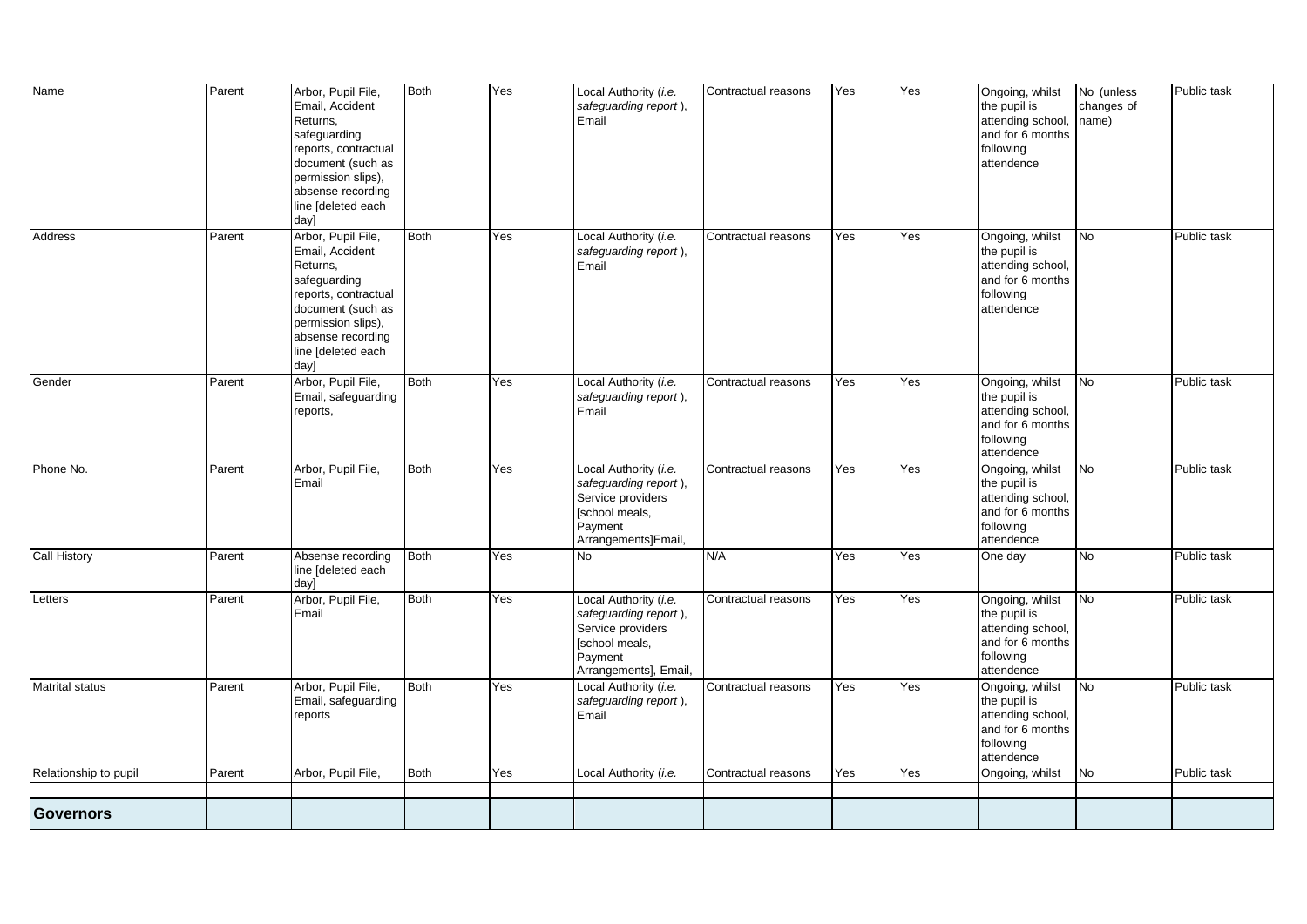| Name                                           | Governor | Arbor, Governor<br>File, Email, School<br>Website, Course<br>Certificates,<br>Registers, 'Signing<br>In System',<br>Newsletters,<br><b>Business Continuity</b><br>Plan, [See single<br>sentral record] | <b>Both</b> | Yes | Public (i.e. if included<br>on the website), HR<br>Provider (name the<br>provider), Contractors<br>(i.e. Plumsun, training<br>providers), Local<br>Authority (i.e.<br>safeguarding report),<br>Email | Contractual reasons           | Yes | Yes | Ongoing                                                         | No (unless<br>changes of<br>name) | Public task |
|------------------------------------------------|----------|--------------------------------------------------------------------------------------------------------------------------------------------------------------------------------------------------------|-------------|-----|------------------------------------------------------------------------------------------------------------------------------------------------------------------------------------------------------|-------------------------------|-----|-----|-----------------------------------------------------------------|-----------------------------------|-------------|
| <b>DBS</b>                                     | Governor | Governor File, [See<br>single central<br>record]                                                                                                                                                       | Both        | Yes | <b>DBS</b> Website for<br><b>Update Service</b>                                                                                                                                                      | Check DBS for New<br>Employee | Yes | Yes | 6 Months, the<br>DBS number is<br>kept ongoing                  | N/A                               | Public task |
| Gender                                         | Governor | Arbor, Governor<br>File, Email,<br>safeguarding reports                                                                                                                                                | <b>Both</b> | Yes | Local Authority (i.e.<br>safeguarding report),<br>Email                                                                                                                                              | Contractual reasons           | Yes | Yes | Ongoing, whilst<br>the person is a<br>Governor at the<br>school | No                                | Public task |
| Personal Contact details                       | Governor | Arbor, Governor<br>File, Email,<br>safeguarding reports                                                                                                                                                | <b>Both</b> | Yes | Local Authority (i.e.<br>safeguarding report),<br>Email                                                                                                                                              | Contractual reasons           | Yes | Yes | Ongoing, whilst<br>the person is a<br>Governor at the<br>school |                                   |             |
| Email                                          | Governor | Arbor, Pupil File, IT Both<br>Server, Intranet                                                                                                                                                         |             | Yes | <b>IT Company</b>                                                                                                                                                                                    | <b>Contractual Reasons</b>    | Yes | Yes | Ongoing                                                         | No                                | Public task |
| <b>Adddress</b>                                | Governor | Arbor, Governor File Both                                                                                                                                                                              |             | Yes | <b>Local Authority</b>                                                                                                                                                                               | Contractual reasons           | Yes | Yes | Ongoing, whilst<br>the person is a<br>Governor at the<br>school |                                   |             |
| Telephone No.s                                 | Governor | Arbor, Governor File Both                                                                                                                                                                              |             | Yes | N/A                                                                                                                                                                                                  | N/A                           | Yes | Yes | Ongoing, whilst<br>the person is a<br>Governor at the<br>school |                                   |             |
| Conflict of interest / Register of<br>interest | Governor | Arbor, Governor File Both                                                                                                                                                                              |             | Yes | N/A                                                                                                                                                                                                  | N/A                           | Yes | Yes | Ongoing, whilst<br>the person is a<br>Governor at the<br>school |                                   |             |
| Profile                                        | Governor | Arbor, Governor<br>File. School<br>Website, Business<br>Continuity Plan,<br>[See single sentral<br>record], IT Server,<br>School Intranet                                                              | <b>Both</b> | Yes | N/A                                                                                                                                                                                                  | N/A                           | Yes | Yes | Ongoing, whilst<br>the person is a<br>Governor at the<br>school |                                   |             |
| Attendence at meetings                         | Governor | Arbor, Governor<br>File. School Website                                                                                                                                                                | <b>Both</b> | Yes | N/A                                                                                                                                                                                                  | N/A                           | Yes | Yes | Ongoing, whilst<br>the person is a<br>Governor at the<br>school |                                   |             |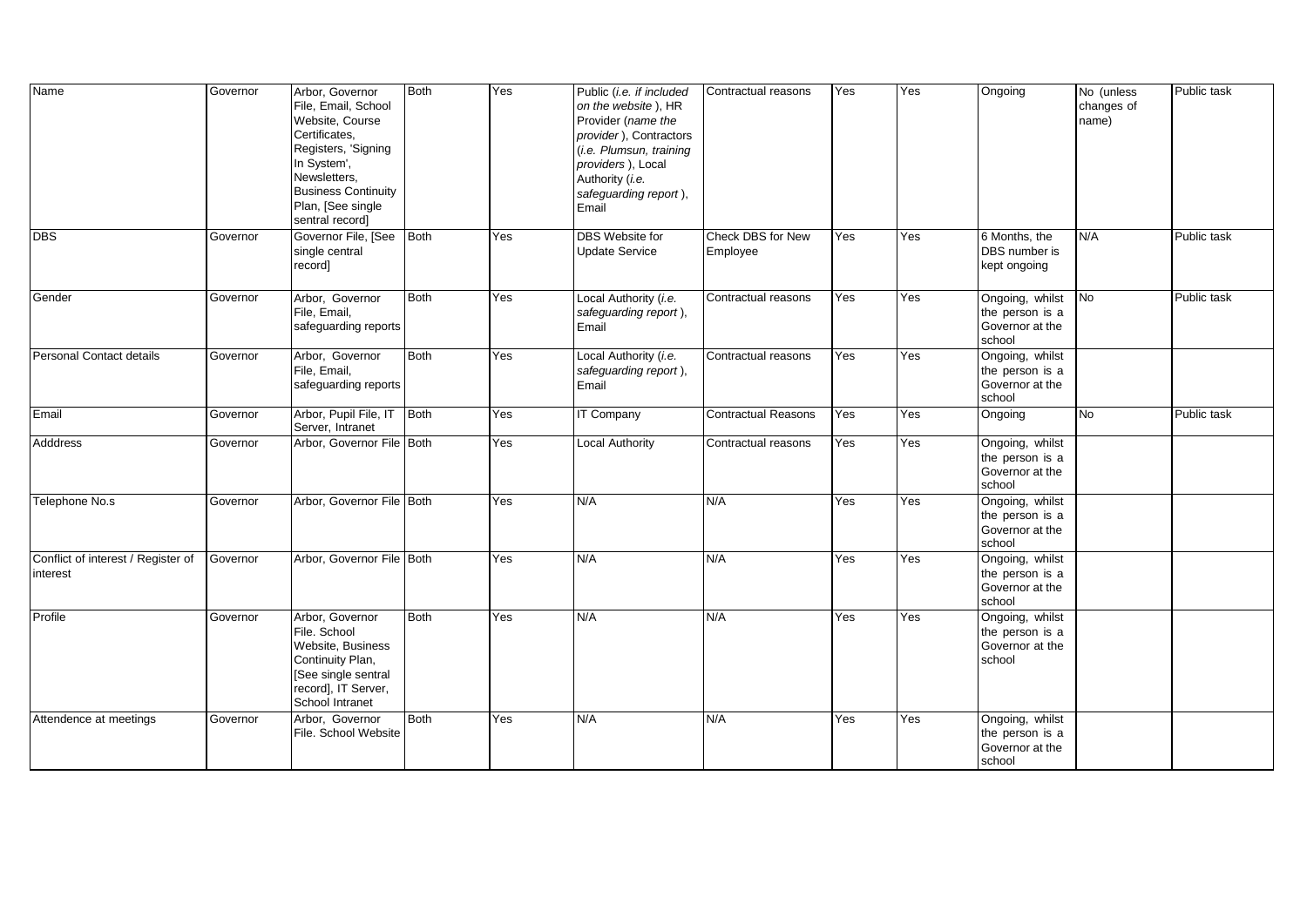| Section 128 check  | Governor   | Arbor, Governor<br>File, [See single<br>sentral record]                                                                                        | <b>Both</b> | Yes                                               | N/A                                                                                                                                            | N/A                                                   | Yes | Yes                                                                                                                                  | 6 Months, the<br>record that the<br>check was<br>untertaken is<br>stored |                                   |             |
|--------------------|------------|------------------------------------------------------------------------------------------------------------------------------------------------|-------------|---------------------------------------------------|------------------------------------------------------------------------------------------------------------------------------------------------|-------------------------------------------------------|-----|--------------------------------------------------------------------------------------------------------------------------------------|--------------------------------------------------------------------------|-----------------------------------|-------------|
| Photos             | Governor   | Locations in the<br>school (publicity<br>purposes),<br>newsletters, school<br>events, [electronic<br>signing in system]                        | <b>Both</b> | No (unless<br>taken by an<br>external<br>company) | Yes, photographic<br>company                                                                                                                   | Contractual<br>arrangement for<br>providing the photo | Yes | Yes, for<br>medical<br>resasons,<br>publicity and<br>information<br>purposes<br>about the<br>school's<br>achievements<br>and records | School photo<br>events - 5 years,<br>newsletters - 2<br>years            | No                                | Public task |
| <b>Contractors</b> |            |                                                                                                                                                |             |                                                   |                                                                                                                                                |                                                       |     |                                                                                                                                      |                                                                          |                                   |             |
| Name               | Contractor | Arbor, Email, School Both<br>Website, Contracts,<br>'Signing In System',<br><b>Business Continuity</b><br>Plan, [See single<br>sentral record] |             | Yes                                               | Public (i.e. if included<br>on the website), Other<br>contractors (i.e.<br>Plumsun for<br>edcuational visits.<br>accident reporting),<br>Email | Contractual reasons                                   | Yes | Yes                                                                                                                                  | Ongoing                                                                  | No (unless<br>changes of<br>name) | Public task |
| Address            | Contractor | Arbor, Email, School Both<br>Website.<br>Contracts, Business<br>Continuity Plan,<br>[See single sentral<br>record]                             |             | Yes                                               | Public (i.e. if included<br>on the website), Other<br>contractors (i.e.<br>Plumsun for<br>edcuational visits.<br>accident reporting),<br>Email | Contractual reasons                                   | Yes | Yes                                                                                                                                  | Ongoing                                                                  | No (unless<br>changes of<br>name) | Public task |
| Gender             | Contractor | Arbor, Email, School Both<br>Website,<br>Contracts, Business<br>Continuity Plan,<br>[See single sentral<br>record]                             |             | Yes                                               | Public (i.e. if included<br>on the website), Other<br>contractors (i.e.<br>Plumsun for<br>edcuational visits.<br>accident reporting),<br>Email | Contractual reasons                                   | Yes | Yes                                                                                                                                  | Ongoing                                                                  | No (unless<br>changes of<br>name) | Public task |
| Mobile phone       | Contractor | Arbor, Email, School Both<br>Website,<br>Contracts, Business<br>Continuity Plan,<br>[See single sentral<br>record]                             |             | <b>Yes</b>                                        | Public (i.e. if included<br>on the website), Other<br>contractors (i.e.<br>Plumsun for<br>edcuational visits.<br>accident reporting),<br>Email | Contractual reasons                                   | Yes | Yes                                                                                                                                  | Ongoing                                                                  | No (unless<br>changes of<br>name) | Public task |
| <b>DBS</b>         | Contractor | Contractual records,<br>See single central<br>record]                                                                                          | <b>Both</b> | Yes                                               | DBS Website for<br><b>Update Service</b>                                                                                                       | Check DBS for New<br>Employee                         | Yes | Yes                                                                                                                                  | 6 Months, the<br>DBS number is<br>kept ongoing                           | N/A                               | Public task |
| Organisation       | Contractor | Contractual records,<br>[See single central<br>record]                                                                                         | <b>Both</b> | Yes                                               | DBS Website for<br><b>Update Service</b>                                                                                                       | Contractual reasons                                   | Yes | Yes                                                                                                                                  | Kept as long as<br>the current<br>contract lasts                         | N/A                               | Public task |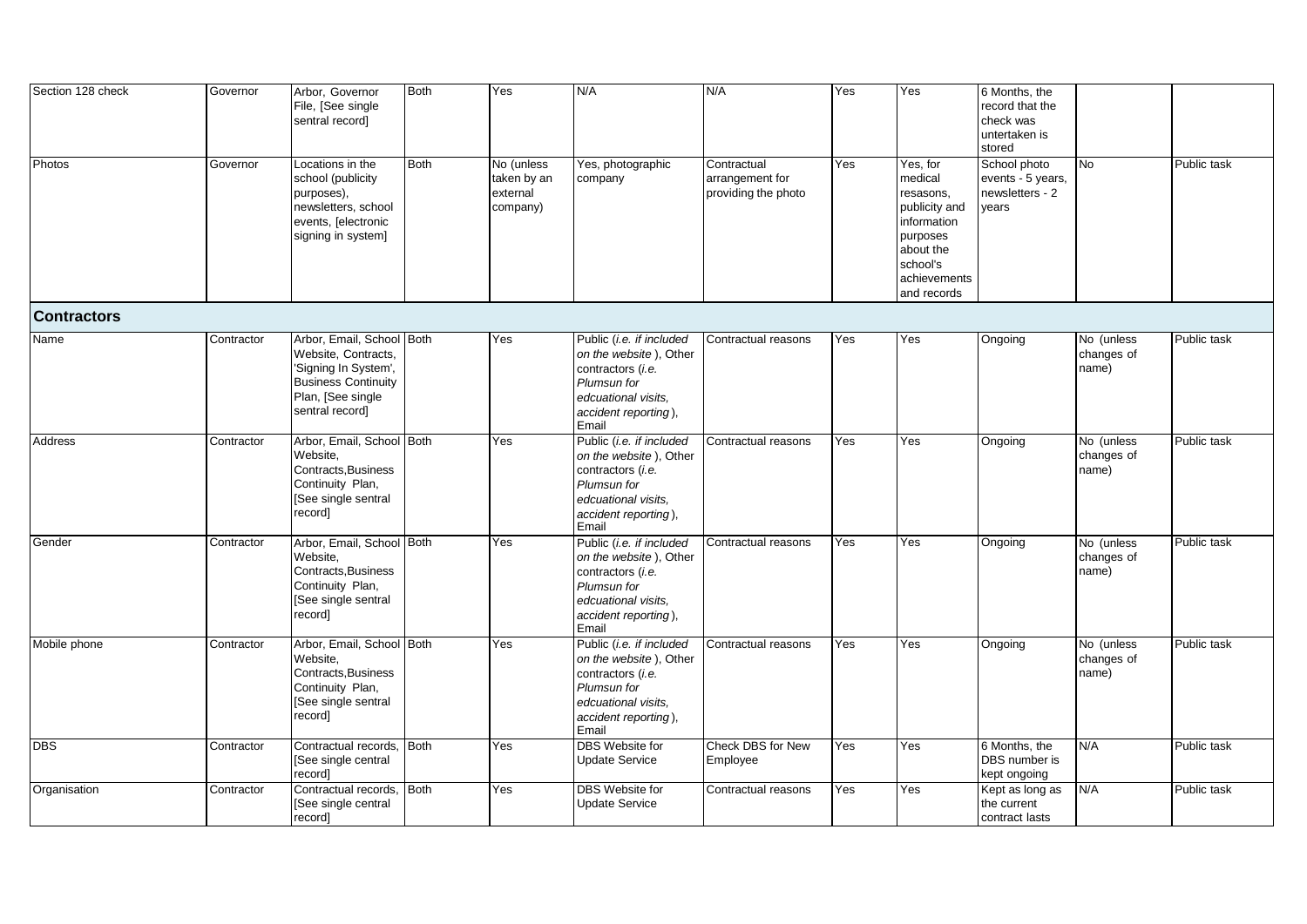| <b>Biometric</b>  | Contractor |                                                                                                                                                |            |                |                                                                                                                                                             |                                  |     |           |                                                  |                                   |             |
|-------------------|------------|------------------------------------------------------------------------------------------------------------------------------------------------|------------|----------------|-------------------------------------------------------------------------------------------------------------------------------------------------------------|----------------------------------|-----|-----------|--------------------------------------------------|-----------------------------------|-------------|
| Photos            | Contractor | [electronic signing in Electronic<br>system]                                                                                                   |            | $\overline{N}$ | N/A                                                                                                                                                         | N/A                              | Yes | <b>No</b> | N/A                                              | No                                | Public task |
| VAT Info          | Contractor | Contractual records,<br>[See single central<br>record]                                                                                         | Electronic | <b>No</b>      | N/A                                                                                                                                                         | N/A                              | Yes | Yes       | Kept as long as<br>the current<br>contract lasts | <b>No</b>                         | Public task |
| <b>Visitors</b>   |            |                                                                                                                                                |            |                |                                                                                                                                                             |                                  |     |           |                                                  |                                   |             |
| Name              | Visitor    | [electronic signing in Electronic<br>system], School<br>Register                                                                               |            | <b>No</b>      | N/A                                                                                                                                                         | N/A                              | Yes | Yes       | One day                                          | No                                | Public task |
| Car reg           | Visitor    | [electronic signing in Electronic<br>system], School<br>Register                                                                               |            | Ю              | N/A                                                                                                                                                         | N/A                              | Yes | Yes       | One day                                          | No                                | Public task |
| Gender            | Visitor    | [electronic signing in Electronic<br>system], School<br>Register                                                                               |            | No             | N/A                                                                                                                                                         | N/A                              | Yes | Yes       | One day                                          | <b>No</b>                         | Public task |
| Organisation      | Visitor    | [electronic signing in Electronic<br>system], School<br>Register                                                                               |            | <b>No</b>      | N/A                                                                                                                                                         | N/A                              | Yes | Yes       | One day                                          | No                                | Public task |
| <b>DBS</b>        | Visitor    | [electronic signing in Electronic<br>system], School<br>Register                                                                               |            | Ю              | N/A                                                                                                                                                         | N/A                              | Yes | Yes       | One day                                          | <b>No</b>                         | Public task |
| E-mails           | Visitor    | IT Server, Intranet                                                                                                                            | Both       | Yes            | <b>IT Company</b>                                                                                                                                           | Reasons for arranging<br>a visit | Yes | <b>No</b> | Until the visit                                  | No                                | Public task |
| Photo             | Visitor    | [electronic signing in Electronic<br>system]                                                                                                   |            | No             | N/A                                                                                                                                                         | N/A                              | Yes | Yes       | One day                                          | No                                | Public task |
|                   |            |                                                                                                                                                |            |                |                                                                                                                                                             |                                  |     |           |                                                  |                                   |             |
| <b>Volunteers</b> |            |                                                                                                                                                |            |                |                                                                                                                                                             |                                  |     |           |                                                  |                                   |             |
| Name              | Individual | Arbor, Email, School Both<br>Website, Contracts,<br>'Signing In System',<br><b>Business Continuity</b><br>Plan, [See single<br>sentral record] |            | Yes            | Public (i.e. if included<br>on the website), Other<br>contractors (i.e.<br>Plumsun for<br>edcuational visits.<br>accident reporting),<br>Email, HR Provider | Contractual reasons              | Yes | Yes       | Ongoing                                          | No (unless<br>changes of<br>name) | Public task |
| Photo ID          | Individual | [electronic signing in Electronic<br>system]                                                                                                   |            | <b>No</b>      | N/A                                                                                                                                                         | N/A                              | Yes | Yes       | One day                                          | <b>No</b>                         | Public task |
| Gender            | Individual | Arbor, Email, School Both<br>Website, Contracts,<br>'Signing In System',<br>[See single sentral<br>record]                                     |            | Yes            | Public (i.e. if included<br>on the website), Other<br>contractors (i.e.<br>Plumsun for<br>edcuational visits,<br>accident reporting),<br>Email, HR Provider | Contractual reasons              | Yes | Yes       | For as long as<br>the contract to<br>volunteer   | No                                | Public task |